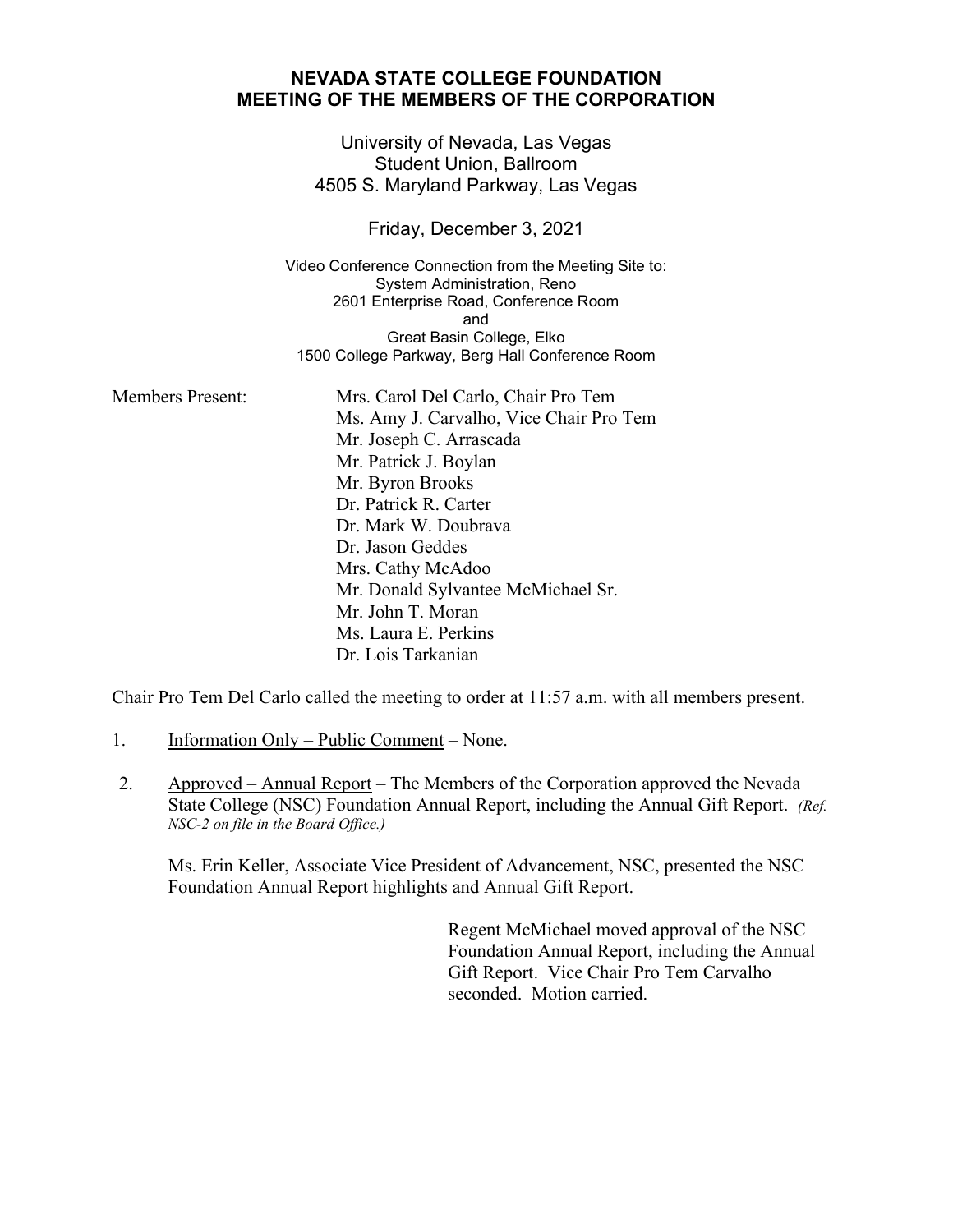NSC Foundation Minutes **Page 2** and the state of the state of the state of the state of the state of the state of the state of the state of the state of the state of the state of the state of the state of the state of the 12/03/21

3. Information Only – Officers – Pending a vote at its December 9, 2021, board meeting, the NSC Foundation Board of Trustees selected the following individuals to serve as the officers of the Foundation from January 1, 2022, through December 31, 2022:

> Daniel T. Gerety, Chair Sonnya DeBonis, Vice Chair Omar Saucedo, Secretary Walter Hashimoto, Treasurer

- 4. Approved Consent Items The Members of the Corporation approved the NSC Foundation Consent Items.
	- 4a. Approved Financial Statements and Management Letter The Members of the Corporation approved the NSC Foundation Financial Statements and Management Letter for the year ended June 30, 2021, along with the top 10 payee schedule. *(Refs. NSC-4a(1) and NSC-4a(2) on file in the Board Office.)*
	- 4b. Approved Appointments The Members of the Corporation approved the appointment of the following individuals to the NSC Foundation Board of Trustees for a 3-year term beginning January 1, 2022:

Elaine Hodgson Walter Hashimoto Tierra Jones Layne T. Rushforth

4c. Approved – Reappointments – The Members of the Corporation approved the reappointment of the following individuals to the NSC Foundation Board of the Trustees:

> Second Year Alfredo Alonso Dave Grolman Mary Beth Hartleb Nicole Jones Omar Saucedo

Third Year Randal Colquitt Sonnya DeBonis Daniel T. Gerety Richard Perkins Tony Sanchez Brian Simmons